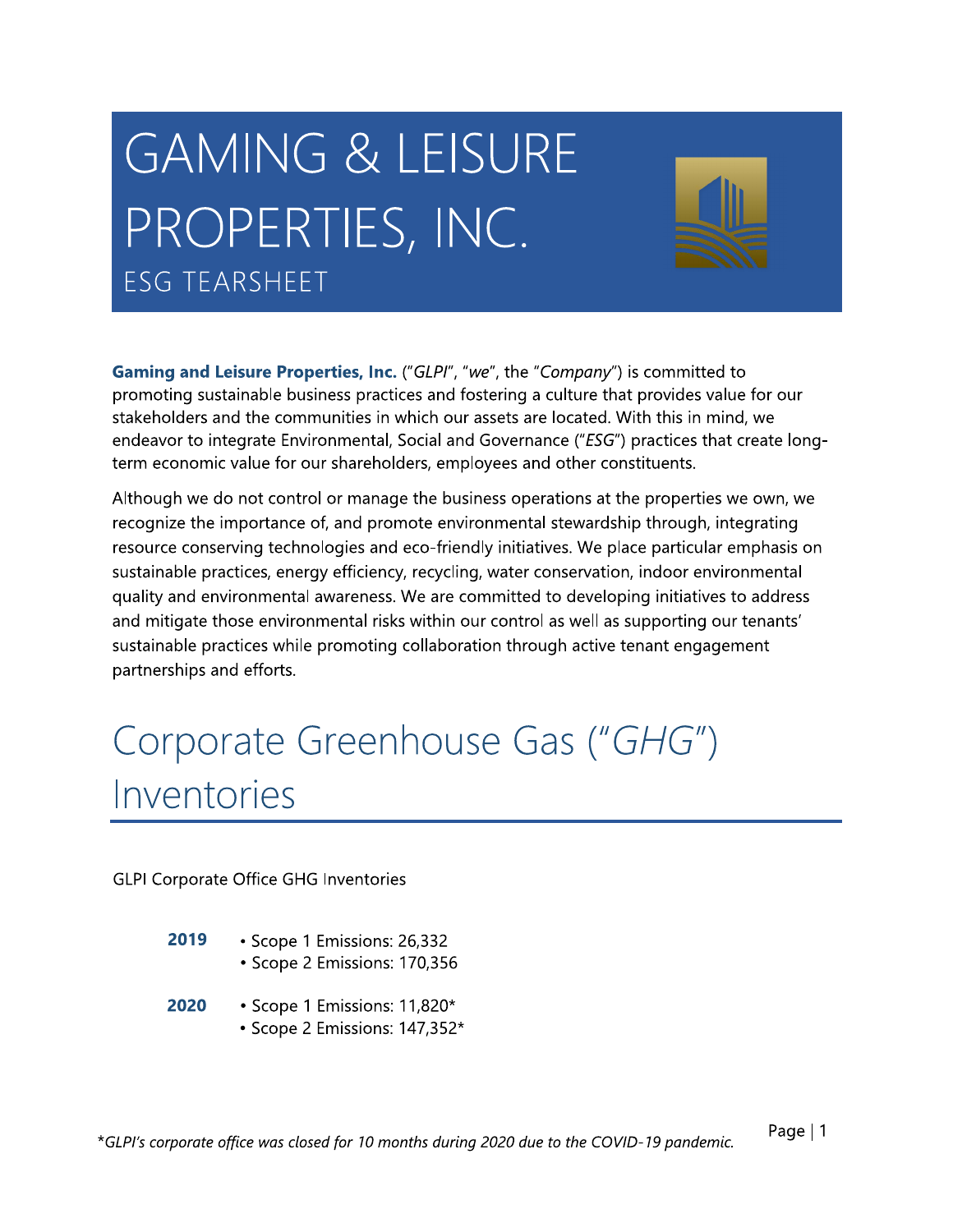

We will endeavor to assess the Company's Scope 3 emissions through our ongoing tenant engagement initiatives.

In 2021, we implemented green lease provisions in several of our new leases and through lease amendments with certain existing tenants.

We routinely engage nationally recognized and certified environmental engineers to perform Phase I Environmental Site Assessments as part of our acquisition diligence process.

# Employee Makeup

As of December 31, 2021, 59% of our workforce identifies as female and 41% of our workforce identifies as male.

25% of the Company's Board of Directors identify as female. The GLPI Board of Directors contains one racially diverse member.

# **GLPI Human Capital**

We recognize the importance of diverse representation throughout our organization. We believe that maintaining and promoting a diverse and inclusive workplace where every employee feels valued and respected is essential for organizational growth. Our commitment to Diversity, Equity and Inclusion is evidenced by the Company's expansion of its board to include more diverse representation, backgrounds and viewpoints as well as its implementation of the Inclusive Workplace Policy. All employees and directors are required to complete training and refreshment regarding diversity and inclusion and non-discriminatory practices to prevent discrimination and promote an environment where our employees are free from offensive and/or harmful conduct.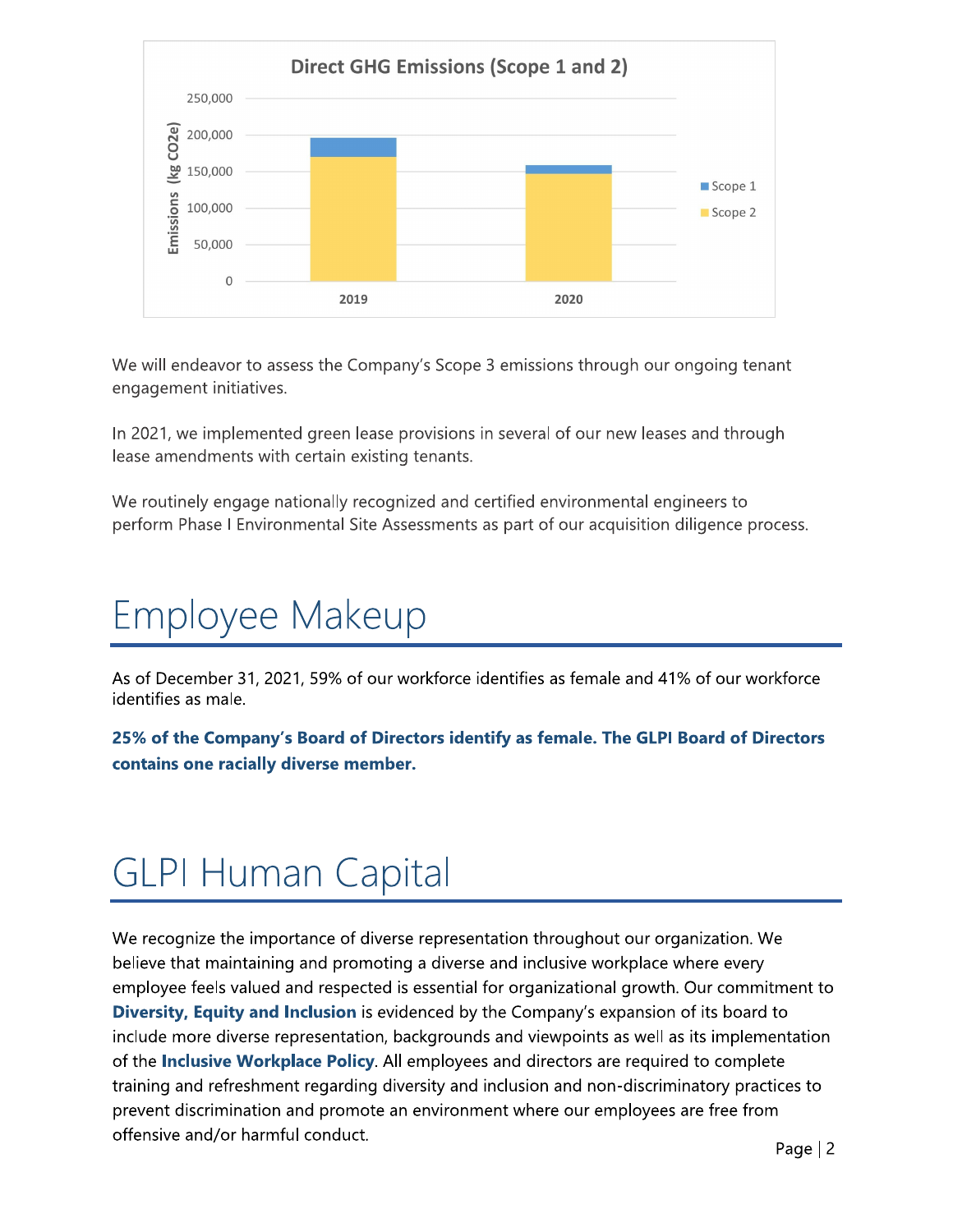#### we offer all employees:

- Competitive compensation packages
- Well-rounded healthcare packages
- Prescription drug and disability insurance benefits
- 401(k) with a matching Company contribution
- Parental Leave Program
- Tuition and professional development reimbursement
- Training
- Employee Assistance Programs

We are committed to upholding human dignity and equal opportunity under the principles outlined in the United Nations Declaration of Human Rights.

### GLPI Tenant Engagement

Fostering a strong channel of communication and proactive dialogue with our tenants is vital to establishing long-term, successful relationships. In 2021, we formalized our tenant engagement initiative through our T**enant Partnership Program** which was created to discuss:

- ESG Strategy
- Data sharing and collection
- Tenant satisfaction
- Partnership opportunities and initiatives

### **GLPI Governance**

Our Nominating and Corporate Governance Committee mance Committee has direct oversight of ESG<br>by the Committee and then reported to the<br>Page | 3 GLPI GOVETNANCE<br>
Our Nominating and Corporate Governance Committee has direct oversight of ESG<br>
matters which are discussed thoughtfully by the Committee and then reported to the<br>
Companys' Board of Directors.<br>
Page | 3 GLPI GOVErnance<br>
Our Nominating and Corporate<br>
matters which are discussed thous<br>
Companys' Board of Directors.